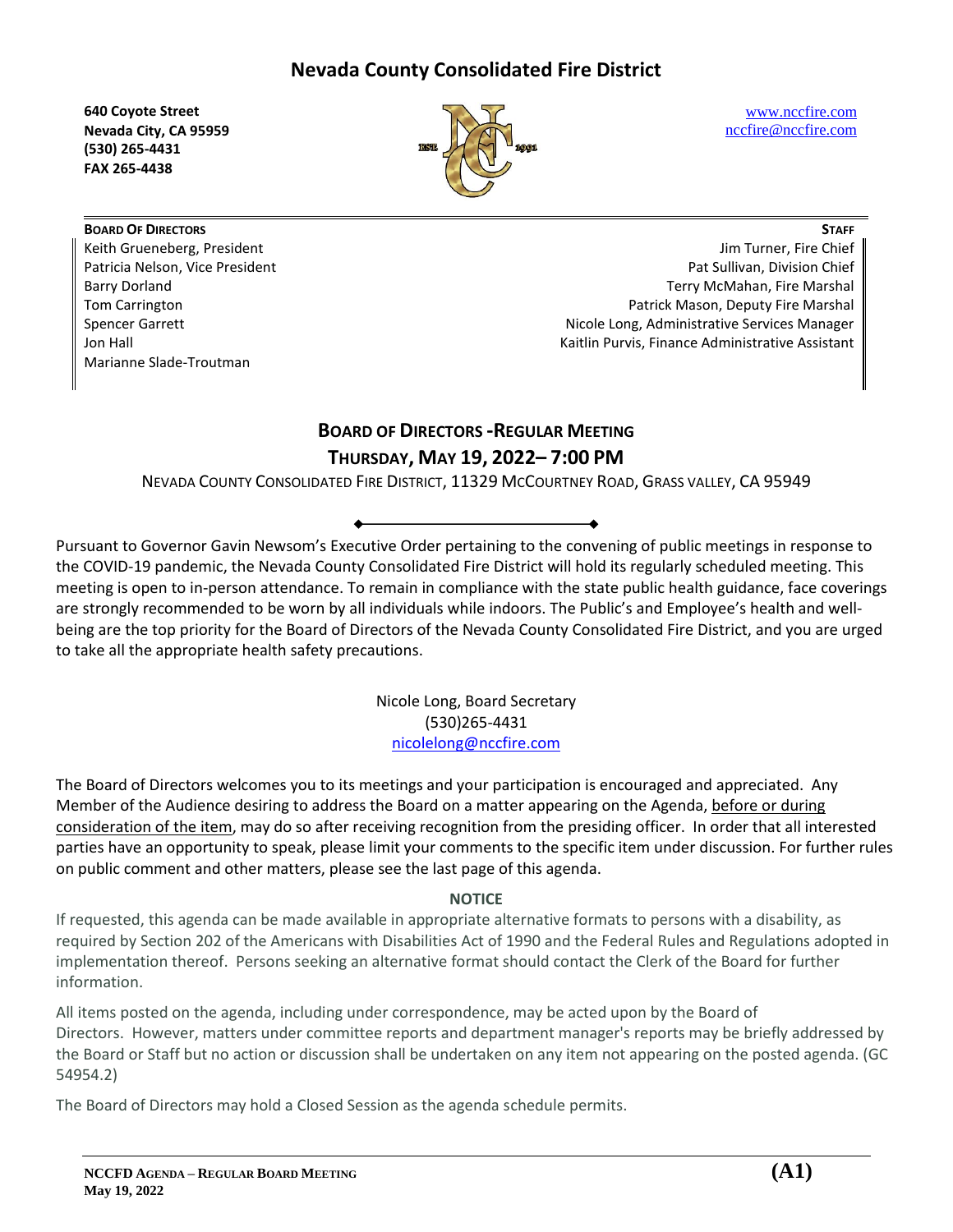#### **STANDING ORDERS:**



#### **\*PUBLIC COMMENT FOR ITEMS NOT ON THE AGENDA**

*Per CA Government Code 54954.3*

*This is the time for any member of the public to address the Board on any item not on this Agenda that is within the subject matter jurisdiction of the NCCFD Board. Please wait for recognition from the presiding officer. The Board generally cannot act on or discuss an item not on the agenda. However, the Board may "briefly respond" to comments or questions from the members of the public. Please see the rules for public comment at the end of this agenda.*

#### **CONSENT CALENDAR**

*These items are considered to be routine and may be enacted by one motion by the Board of Directors. There will be no separate discussion of these items. If discussion is desired, any board or staff member or interested party may request that an item be removed from the Consent Calendar to be considered separately.* 

- 1. Acceptance of Minutes April 21, 2022
- 2. Fund Balances, Check History Report and Credit Card History Report
- 3. Engagement Letter with Willdan Financial Services and the Nevada County Consolidated Fire District for Assessment and Special Tax Direct Charges (reoccurring).

#### **COMMITTEE REPORTS**

**STANDING COMMITTEES**

FINANCE/BUDGET: **HALL, Slade-Troutman**  PERSONNEL: **Carrington, Garrett, Nelson** **AD HOC COMMITTEES** BOARD POLICY AND PROCEDURES: **Grueneberg** CONSOLIDATION: **Grueneberg, Dorland, Carrington**

#### **LOCAL AGENCY ASSIGNMENTS**

NEVADA COUNTY FIRE AGENCY (JPA): **Garrett, Turner**

#### **OLD BUSINESS**

4. Discussion and possible action, updated price for the surplus of (2) 1996 International Fire Engines. **Fleet and Facilities Supervisor Greene**

#### **NEW BUSINESS**

- 5. Discussion and possible action, Resolution R22-08, Petty Cash Fund. **Chief Turner**
- 6. Discussion and possible action, Resolution R22-09, Resolution Calling for General Election. **President Grueneberg**
- 7. Discussion and possible action, Appointment of Fire Marshal. **Chief Turner**
- 8. Correspondence.

8.(A) – Thank you from Foxwood-Slate Creek Firewise Community.

9. Discussion and possible action, Contract options with Rough and Ready Fire District. **Rough and Ready Director Tom Nelson**

#### **CHIEF'S MONTHLY REPORT**

### **\*BOARD DISCUSSION**